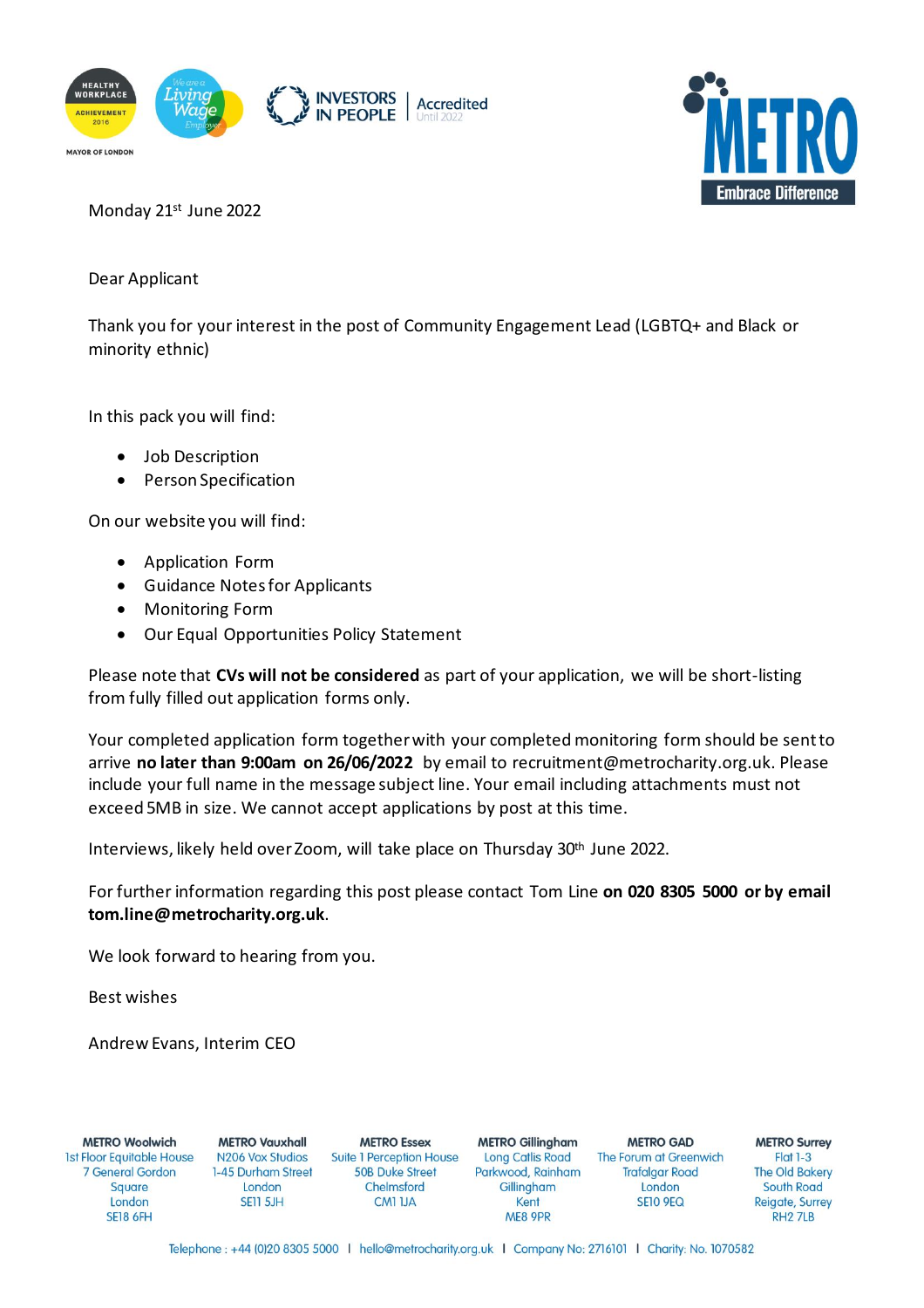## **Job description**

## **Key details**

| Job title                | Community Engagement Lead (LGBTQ+ and Black or minority<br>ethnic) |  |  |
|--------------------------|--------------------------------------------------------------------|--|--|
| <b>Employment status</b> | Part-time (1 day a week for 6 months)                              |  |  |
| <b>Duration</b>          | June to December 2022, fixed-term                                  |  |  |
| Salary/Wage              | £27,363 pa (pro rata)                                              |  |  |
| <b>Hours</b>             | 7 hours a week with some occasional evening and weekend<br>working |  |  |
| Line manager             | Film Maker                                                         |  |  |
| Coordinated by           | Director of External Affairs                                       |  |  |
| <b>Employer</b>          | METRO Charity (The Metro Centre Ltd)                               |  |  |
| Location                 | Main location of work is working from home/METRO New Cross         |  |  |

## **Job outline**

You will lead and coordinate a team of community volunteers to develop our Well Proud community-based podcast series aimed at LGBTQ+ Black and ethnic minority people who live, work, study or socialise in Lewisham. Working within METRO's Communication, Policy and Research team you will be the key point of liaison and coordination between this team, and a team of five community volunteers.

#### Well Proud Project

Our six-month project, Well Proud, is an eight-part community-led LGBTQ+ podcast series aimed at Black and minority ethnic members of the community in Lewisham. Focused around mental health and wellbeing (MHWB), the podcast will provide practical information, tips and resources from mental health professionals, and creatives. Community members will share stories and experiences, MHWB tips and respond to audience questions as a form of peer support. The podcast will provide a platform for a range of LGBTQ+ ethnic minority communities to speak out about their mental health, with the aim of empowering communities to discuss their mental health issues more openly, reduce mental health-related stigma and increase their emotional wellbeing.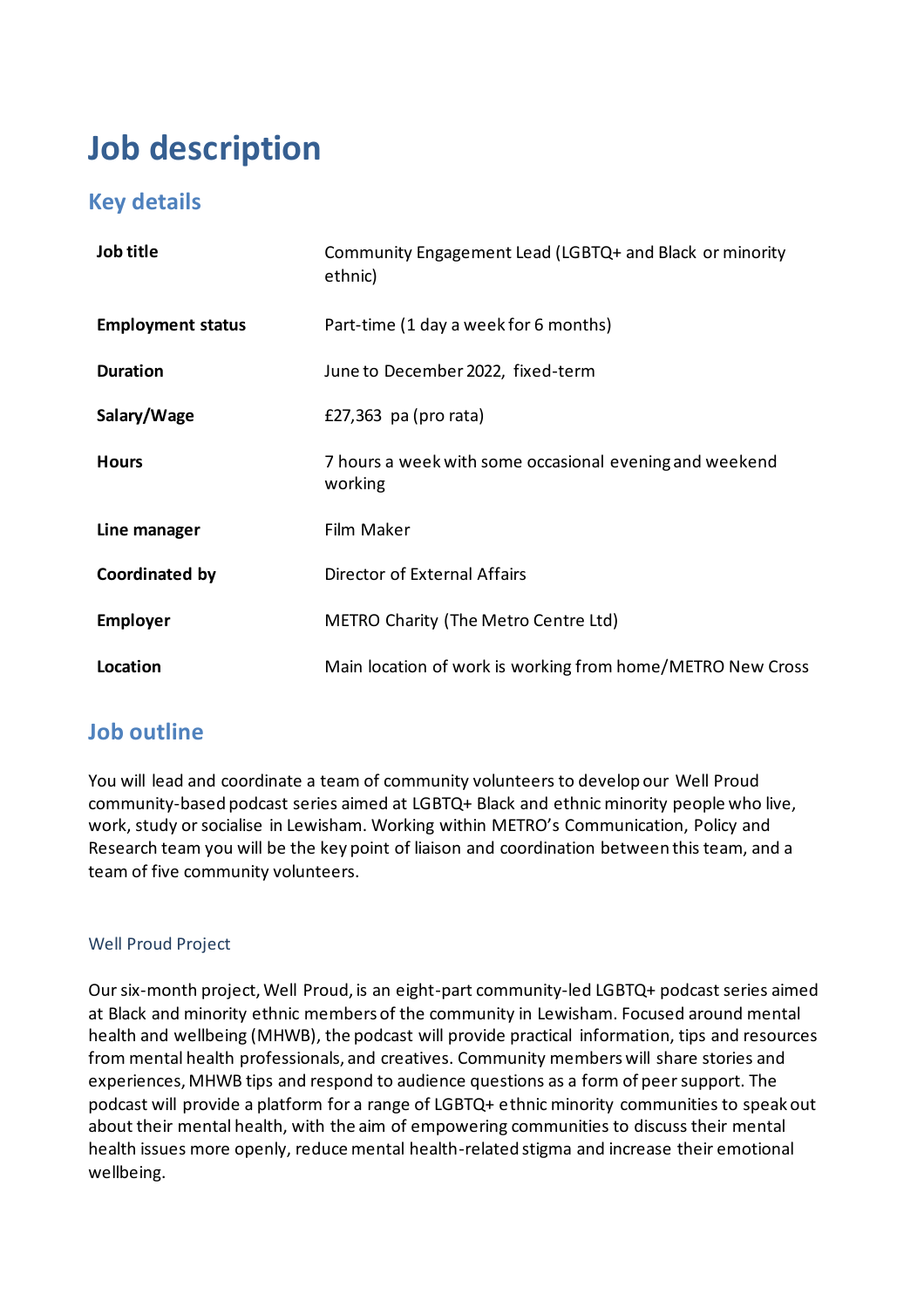Your role will lead monthly meetings with the community volunteers and our Film Maker to advise on the topics, participants and format of the podcasts to ensure they are culturally relevant and maximise impact with the intended audience. Your role will work alongside our Digital Communications Officer, who will work to promote the series and Film Maker, who will manage the technical production side of the project. You will also lead on the development of two inperson live podcast events for the project at our community hub in METRO New Cross.

This position is only open to applicants who identify as LGBTQ+ and Black or minority ethnic (Equality Act 2010 Schedule 9 Part 1) as the worker will be working directly with a group of LGBTQ+ Black and minority ethnic volunteers in coordinating a culturally specific podcast series.

#### **Main tasks**

- 1. Lead monthly meetings with a group of community volunteers.
- 2. Liase with partner organisations, Black and minority ethnic groups in Lewisham and internally to build networks of potential podcast contributors, volunteers and develop community interest in project.
- 3. Coordinate community volunteers to develop the podcast series approach and direction. Including topics, participants and format of the podcasts.
- 4. Collaborate with the Digital Communications Officer on the promotion of the Well Proud podcast series.
- 5. Collaborate with the Film Maker on the delivery and production of each of the podcast episodes.
- 6. Lead and deliver the project's monitoring and evaluation.

## **Other duties**

- 1. Adhere to METRO policies and procedure at all times.
- 2. In line with METRO's policy on Information Governance (IG), confidentiality and data handling you will be expected to undertake, pass and maintain the required IG modules as indicated by your line manager.
- 3. Ensure sensitive and confidential recording and handling of information in accordance with the Data Protection Act, GDPR regulations and METRO's Information Governance Policies.
- 4. In line with METRO's policy on Safeguarding, you will be expected to undertake, pass and maintain the required Safeguarding Training Modules as indicated by your line manager.
- 5. Attend regular supervision, and to undertake appropriate training as agreed. Maintain and update knowledge, skills and undertake continuing education in accordance with personal and service needs within a framework of a personal development plan.
- 6. Undertake any other appropriate duties as requested by the Manager. If these duties are extensive and of a higher job description scale, the terms and conditions of the post may be varied in negotiation with your line manager.